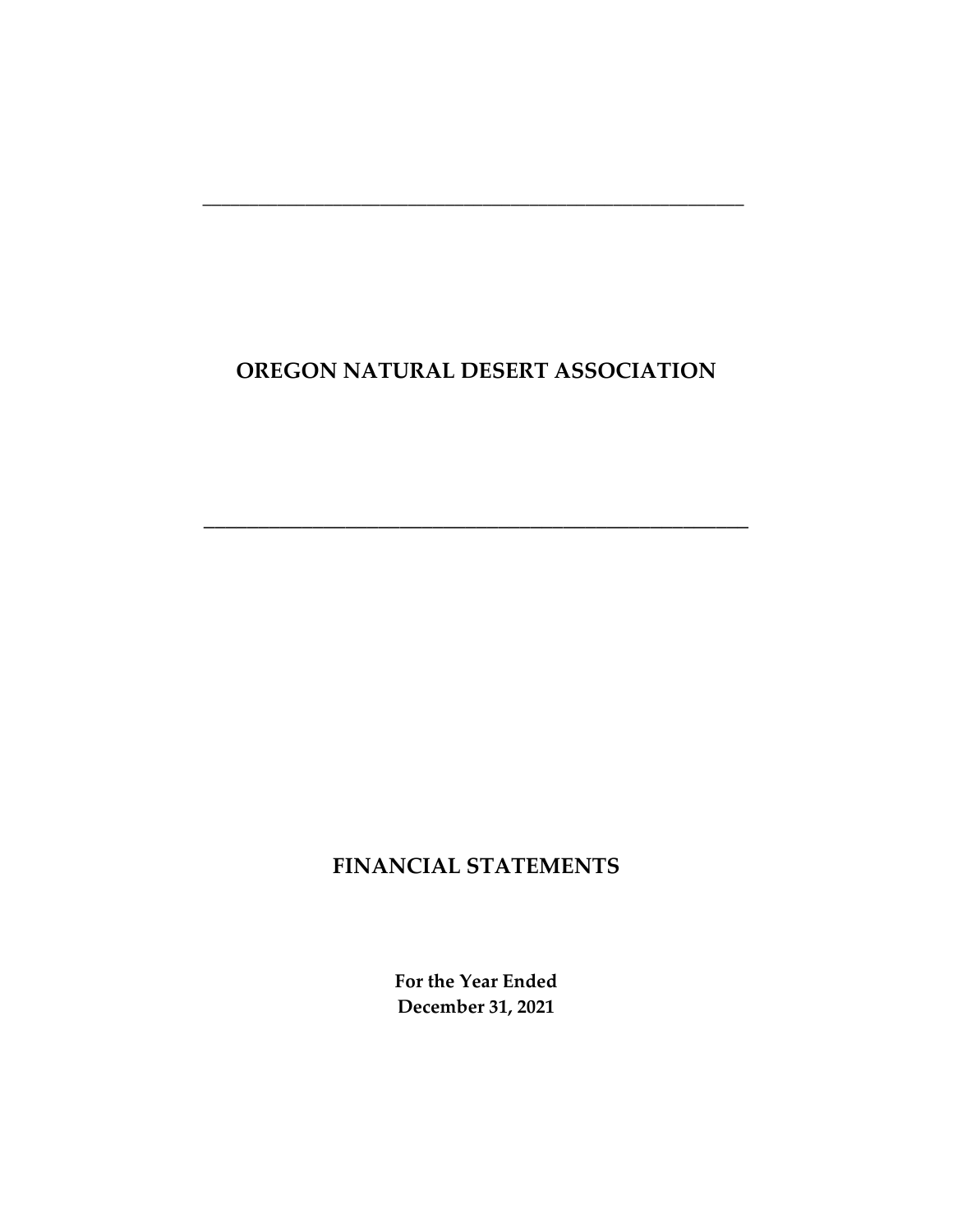# **CONTENTS**

| <b>Financial Statements:</b> |  |
|------------------------------|--|
|                              |  |
|                              |  |
|                              |  |
|                              |  |
|                              |  |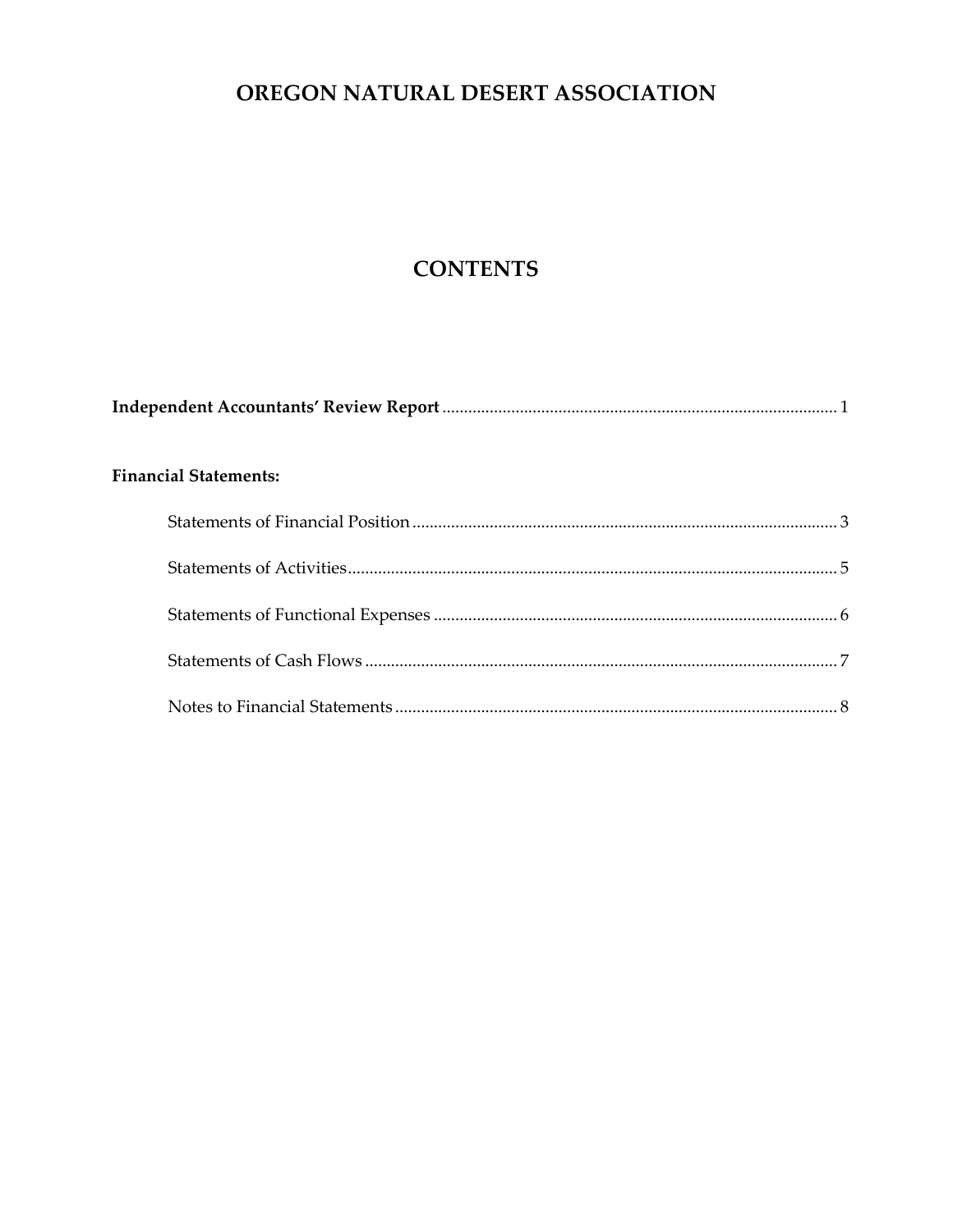

# **CAPSTONE CERTIFIED PUBLIC ACCOUNTANTS. LLC**

To the Board of Directors Oregon Natural Desert Association

### **INDEPENDENT ACCOUNTANTS' REVIEW REPORT**

We have reviewed the accompanying financial statements of Oregon Natural Desert Association (hereafter, "ONDA"), which comprise the statement of financial position as of December 31, 2021 and the related statements of activities, functional expenses, and cash flows for the year then ended, and related notes to the financial statements. A review includes primarily applying analytical procedures to management's financial data and making inquiries of Association management. A review is substantially less in scope than an audit, the objective of which is the expression of an opinion regarding the consolidated financial statements as a whole. Accordingly, we do not express such an opinion.

#### **Management's Responsibility for the Financial Statements:**

Management is responsible for the preparation and fair presentation of the financial statements in accordance with accounting principles generally accepted in the United States of America; this includes the design, implementation and maintenance of internal control relevant to the preparation and fair presentation of financial statements that are free from material misstatements whether due to fraud or error.

### **Accountants' Responsibility:**

Our responsibility is to conduct the review engagement in accordance with Statements on Standards for Accounting and Review Services promulgated by the Accounting and Review Services Committee of the AICPA. Those standards require us to perform procedures to obtain limited assurance that there are no material modifications that should be made to the financial statements for them to be in accordance with accounting principles generally accepted in the United States of America. We believe that the results of our procedures provide a reasonable basis for our conclusion.

We are required to be independent of ONDA and to meet our other ethical responsibilities, in accordance with the relevant ethical requirements related to our review.

CAPSTONE CERTIFIED PUBLIC ACCOUNTANTS, LLC

698 NW York Dr., Bend, OR 97703 phone: 541-382-5099 fax: 541-388-1056 735 SW 9th St., Redmond 97756 phone: 541-548-3569 fax: 541-548-3580 PO Box 1563, Sisters, OR 97759 phone: 541- 549-1237 fax: 541- 549-4465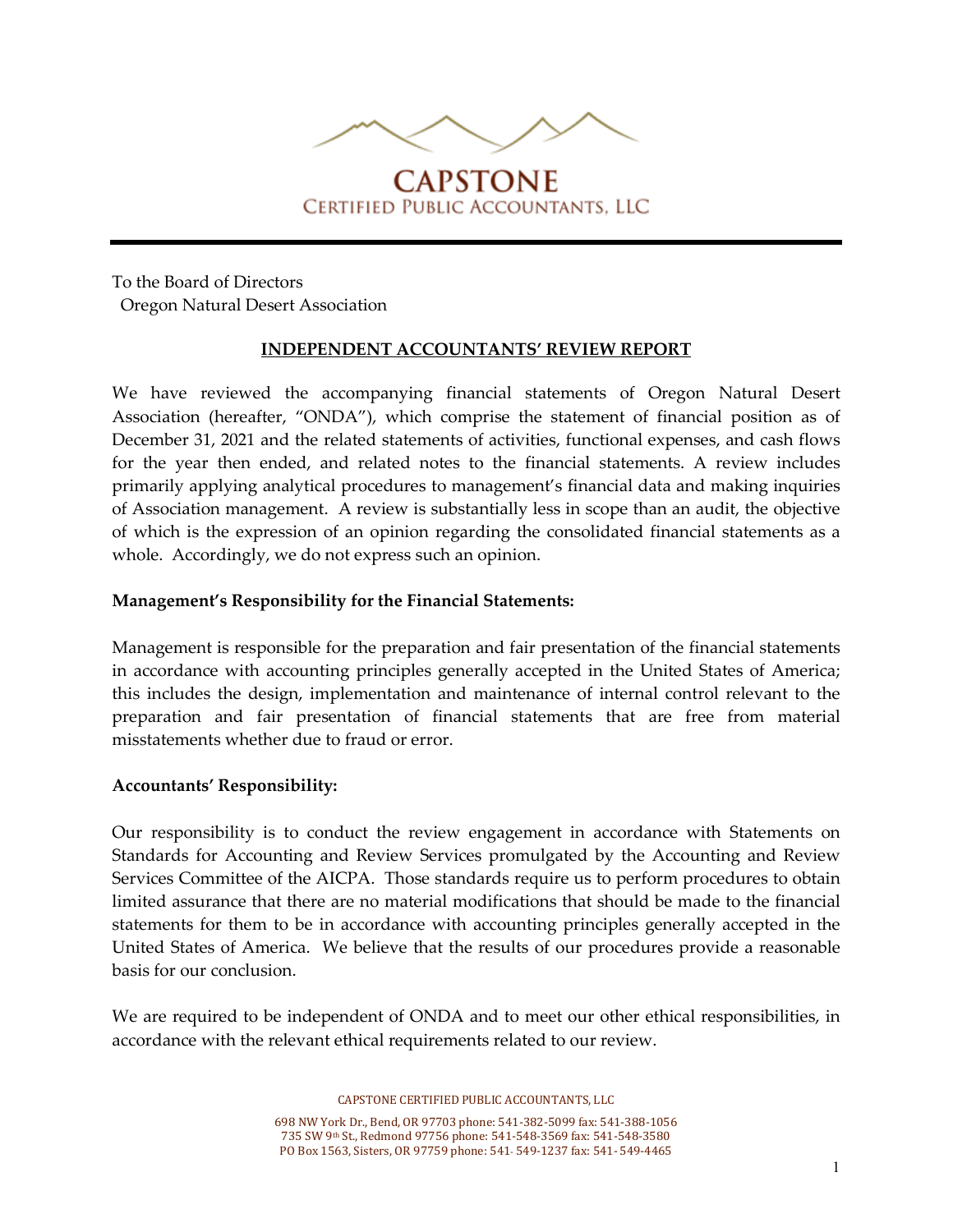### **Accountants' Conclusion:**

Based on our review, we are not aware of any material modifications that should be made to the accompanying financial statements in order for them to be in accordance with accounting principles generally accepted in the United States of America.

### **Report on Summarized Comparative Information:**

The December 31, 2020 financial statements were audited by us, and we expressed an unmodified opinion on them in our report dated May 5, 2021. We have not performed any auditing procedures since that date. In our opinion, the summarized comparative information presented herein as of and for the year ended December 31, 2020, is consistent, in all material respects, with the audited financial statements from which it has been derived.

Capistone Certified Public accountants, L.L.C.

Capstone Certified Public Accountants, L.L.C. Redmond, Oregon April 14, 2022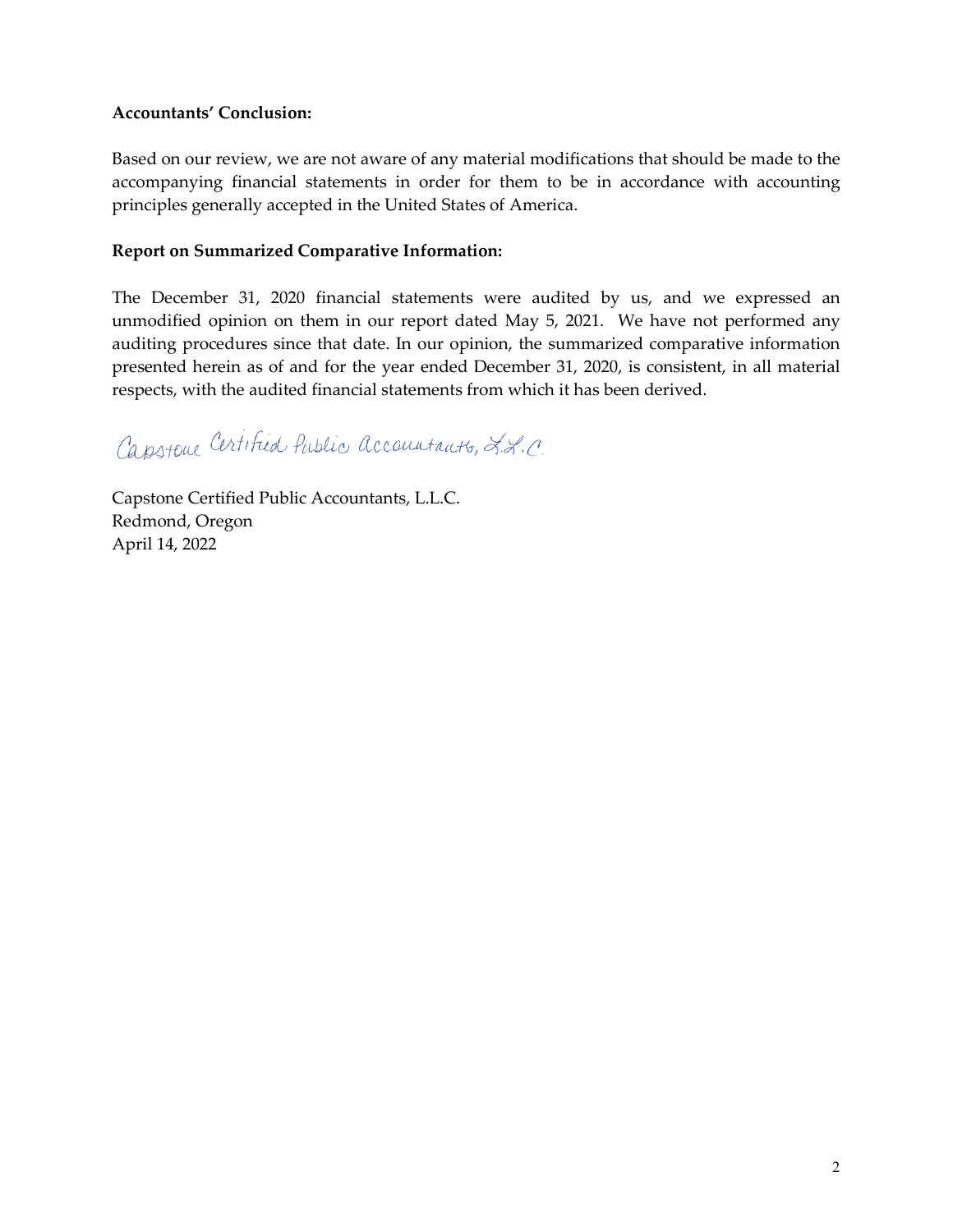## **STATEMENTS OF FINANCIAL POSITION**

*(See Independent Accountants' Review Report)*

| December 31,                                                     | 2021<br>(Reviewed)         | 2020<br>(Audited)          |
|------------------------------------------------------------------|----------------------------|----------------------------|
| <b>ASSETS</b>                                                    |                            |                            |
| <b>Current assets:</b>                                           |                            |                            |
| Cash and cash equivalents (Note 1)                               | \$<br>2,600,341            | \$<br>1,406,375            |
| Accounts receivable                                              | 8,754                      |                            |
| Prepaid expenses                                                 | 11,459                     | 10,947                     |
| <b>Total current assets</b>                                      | 2,620,554                  | 1,417,322                  |
| Deposits                                                         | 6,920                      | 6,920                      |
| Investments                                                      | 2,289,498                  | 1,878,250                  |
| Beneficial interests (Note 3)                                    | 487,388                    | 442,182                    |
| Property and equipment (Note 4)<br>Less accumulated depreciation | 57,494<br>52,294)<br>5,200 | 57,494<br>50,908)<br>6,586 |
|                                                                  | \$<br>5,409,560            | \$<br>3,751,260            |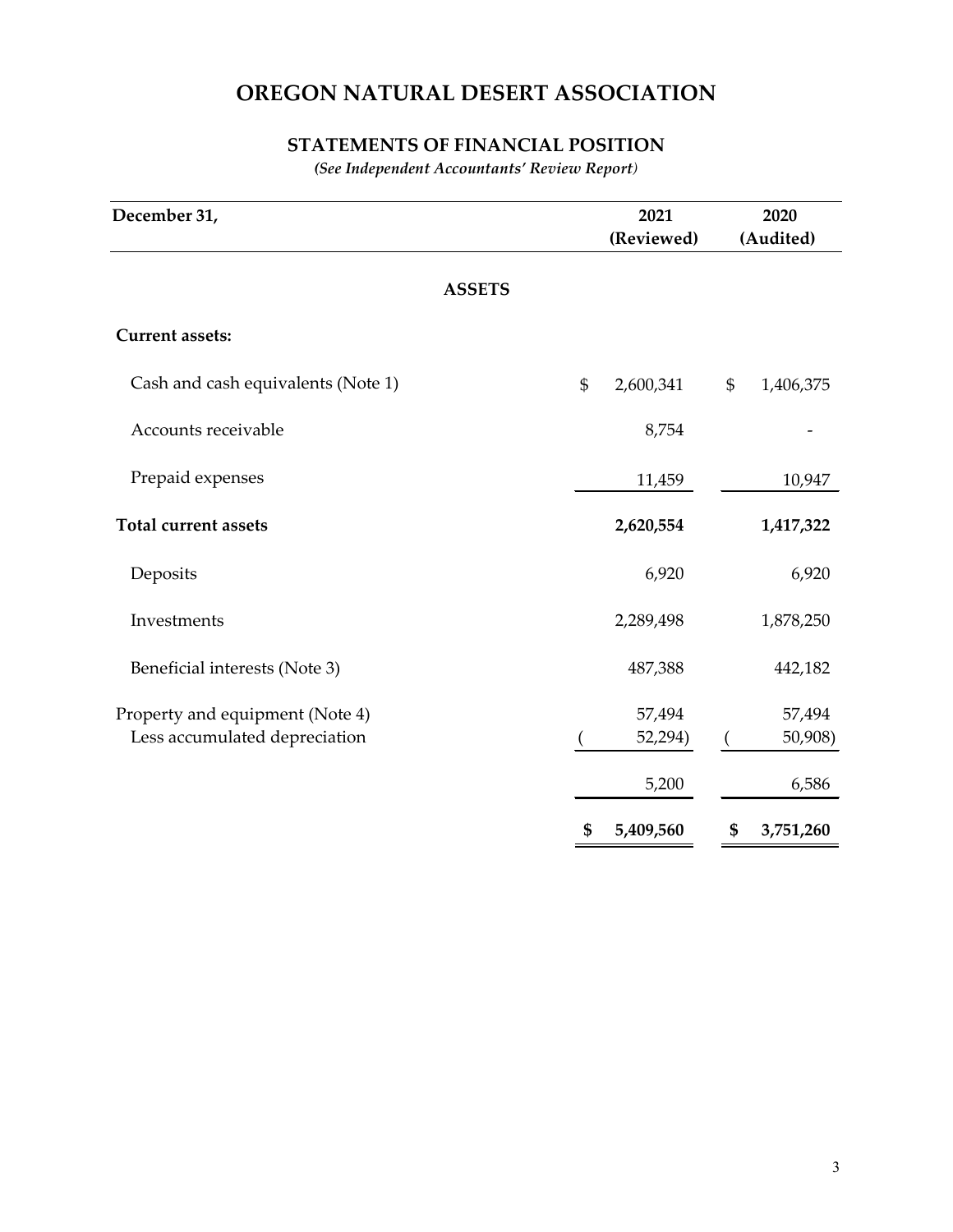## **STATEMENTS OF FINANCIAL POSITION - continued**

*(See Independent Accountants' Review Report)*

| December 31,                          | 2021<br>(Reviewed) |                | 2020<br>(Audited) |
|---------------------------------------|--------------------|----------------|-------------------|
| <b>LIABILIITES AND NET ASSETS</b>     |                    |                |                   |
| <b>Current liabilities:</b>           |                    |                |                   |
| Accounts payable                      | \$<br>250,521      | $\mathfrak{S}$ |                   |
| Accrued payroll                       | 2,545              |                | 47,329            |
| Accrued vacation                      | 55,722             |                | 44,729            |
| Deferred revenue (Note 5)             | 342,965            |                | 160,000           |
| <b>Total current liabilities</b>      | 651,753            |                | 252,058           |
| Net assets (Notes 6):                 |                    |                |                   |
| Net assets without donor restrictions | 4,253,082          |                | 2,886,614         |
| Net assets with donor restrictions    | 504,725            |                | 612,588           |
| <b>Total net assets</b>               | 4,757,807          |                | 3,499,202         |
|                                       | \$<br>5,409,560    | \$             | 3,751,260         |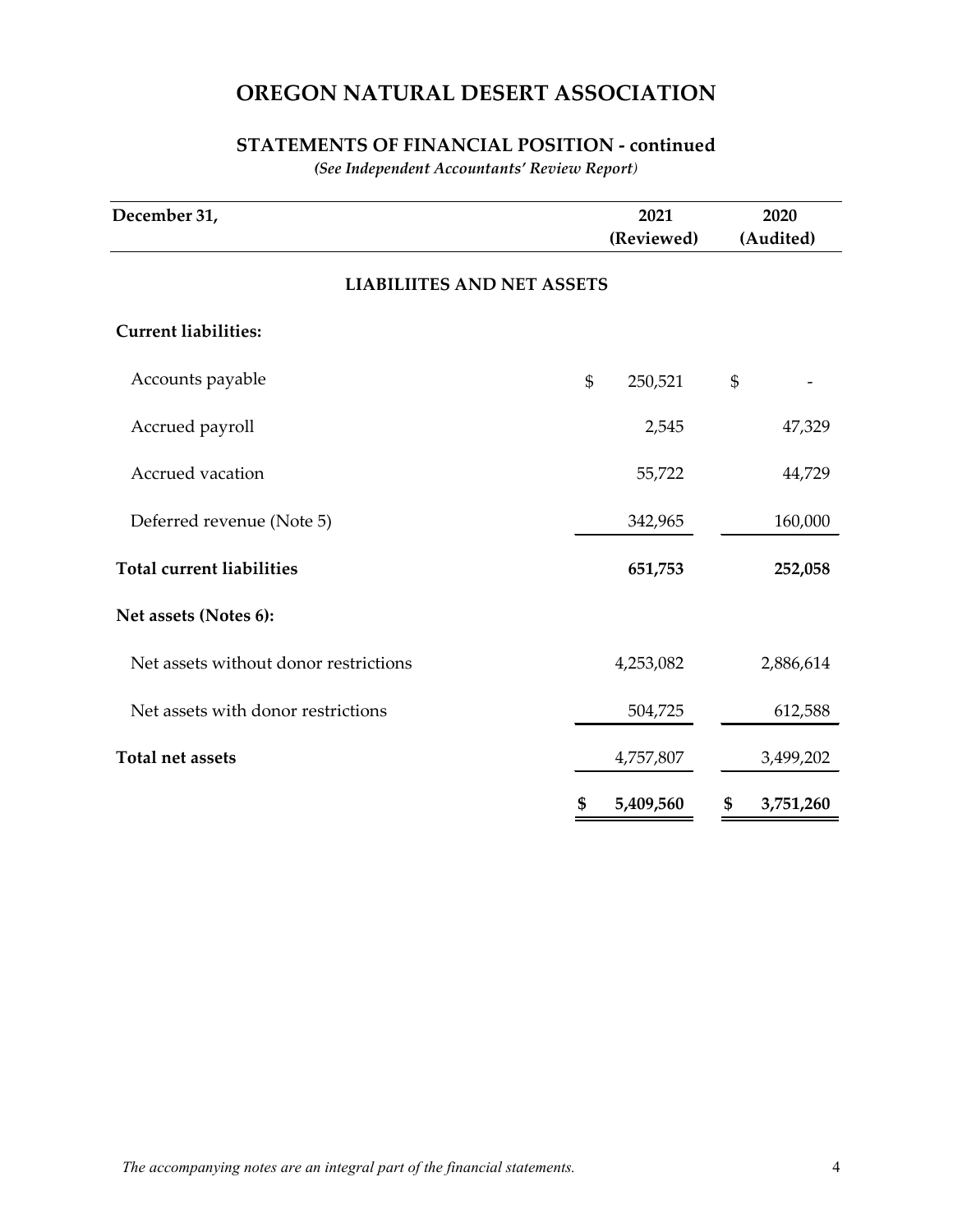### **STATEMENT OF ACTIVITIES**

*(See Independent Accountants' Review Report)*

## **For the Year Ended December 31, 2021 (with comparative audited totals from December 31, 2020)**

| <b>Operating activities</b>            | <b>Without Donor</b><br>Restrictions |    | <b>With Donor</b><br>Restrictions |    | Total      |    | 2020<br>Total |
|----------------------------------------|--------------------------------------|----|-----------------------------------|----|------------|----|---------------|
| Support & revenue                      |                                      |    |                                   |    |            |    |               |
| Grants                                 | \$<br>625,414                        | \$ | 67,922                            | \$ | 693,336    | \$ | 676,716       |
| Contracts                              | 58,593                               |    |                                   |    | 58,593     |    | 52,117        |
| Contributions                          | 660,122                              |    |                                   |    | 660,122    |    | 586,543       |
| Reimbursements                         | 30,800                               |    |                                   |    | 30,800     |    | 88,657        |
| Events                                 | 763                                  |    |                                   |    | 763        |    | 250           |
| <b>Sales</b>                           | 11,638                               |    |                                   |    | 11,638     |    | 9,802         |
| Investments earnings                   | 16,398                               |    |                                   |    | 16,398     |    | 18,508        |
| Net assests released from restrictions | 220,991                              |    | 220,991)                          |    |            |    |               |
| Total support and revenue              | 1,624,719                            |    | 153,069)                          |    | 1,471,650  |    | 1,432,593     |
| <b>Expenses</b>                        |                                      |    |                                   |    |            |    |               |
| Program activities                     | 1,485,490                            |    |                                   |    | 1,485,490  |    | 1,354,209     |
| Management and general                 | 154,575                              |    |                                   |    | 154,575    |    | 126,438       |
| Fundraising activities                 | 190,346                              |    |                                   |    | 190,346    |    | 185,625       |
| <b>Total expenses</b>                  | 1,830,411                            |    |                                   |    | 1,830,411  |    | 1,666,272     |
| Net income from operations             | (205, 692)                           | (  | 153,069)                          | (  | 358,761)   | (  | 233,679)      |
| Non-operating income                   |                                      |    |                                   |    |            |    |               |
| Unrealized gain on investments         | 292,931                              |    | 45,206                            |    | 338,137    |    | 296,366       |
| PPP loan forgiveness                   | 247,685                              |    |                                   |    | 247,685    |    | 256,875       |
| Attorney fee recovery                  | 1,367,501                            |    |                                   |    | 1,367,501  |    |               |
| Third party attorney fees              | (335,957)                            |    |                                   |    | (335, 957) |    |               |
| Adjustment of property and equipment   | $\overline{\phantom{a}}$             |    |                                   |    |            |    | (45,896)      |
| Change in net assets                   | 1,366,468                            |    | (107, 863)                        |    | 1,258,605  |    | 273,666       |
| Net assets, beginning of the year      | 2,886,614                            |    | 612,588                           |    | 3,499,202  |    | 3,225,536     |
| Net assets, end of year                | \$<br>4,253,082                      | \$ | 504,725                           | \$ | 4,757,807  | \$ | 3,499,202     |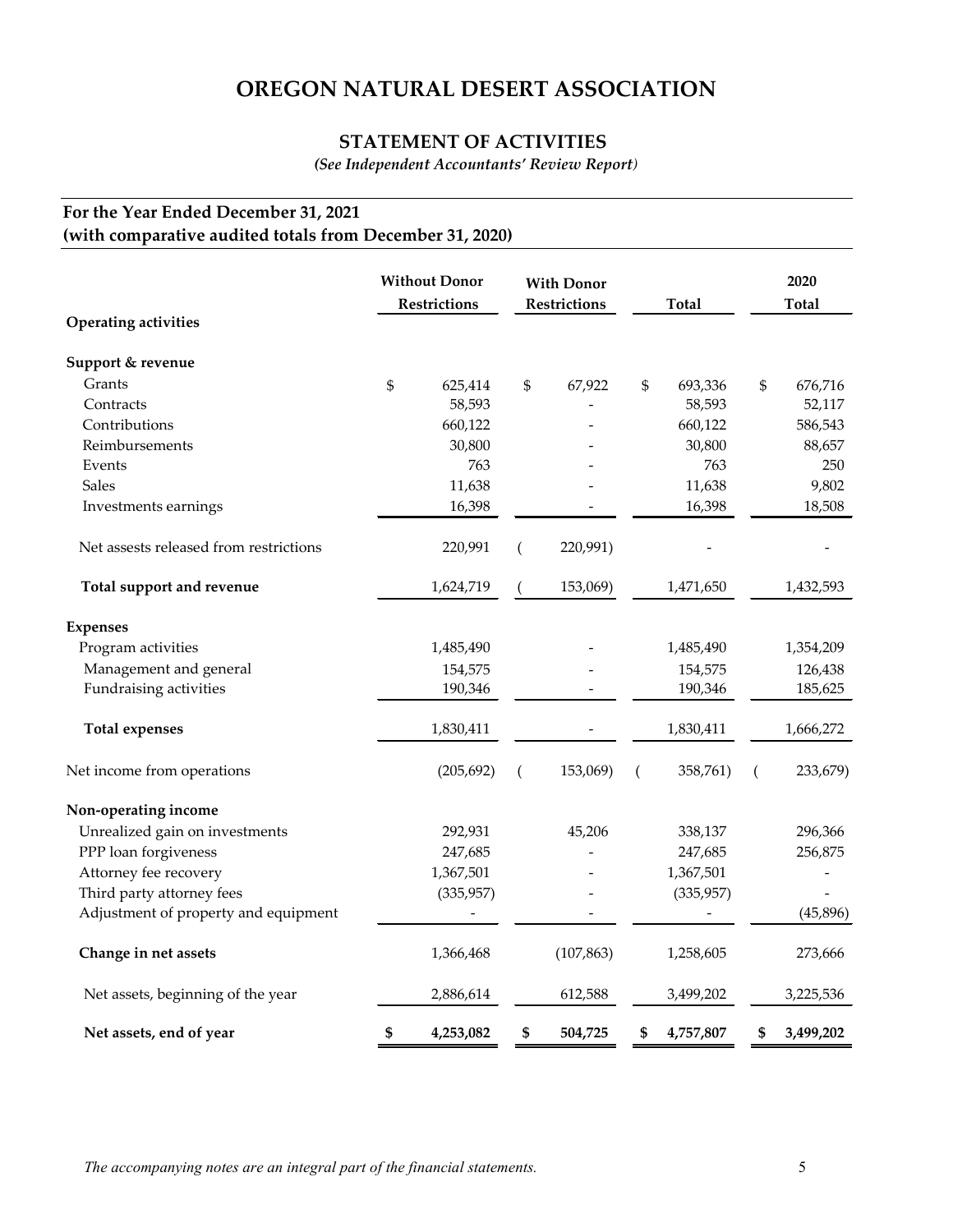#### **STATEMENT OF FUNCTIONAL EXPENSES**

*(See Independent Accountants' Review Report)*

## **For the Year Ended December 31, 2021 (with comparative audited totals from December 31, 2020)**

|                          |                            |                           | Supporting<br><b>Services</b> |                 |                      |
|--------------------------|----------------------------|---------------------------|-------------------------------|-----------------|----------------------|
|                          | Program<br><b>Services</b> | Management<br>and General | Fundraising                   | <b>Total</b>    | 2020<br><b>Total</b> |
| Salaries and benefits    | 1,152,686<br>\$            | \$<br>129,677             | \$<br>158,495                 | 1,440,858<br>\$ | 1,311,235<br>\$      |
| Contract services        | 107,723                    | 8,498                     |                               | 116,221         | 96,371               |
| Travel                   | 25,058                     |                           |                               | 25,058          | 40,865               |
| Occupancy                | 70,497                     | 7,931                     | 9,693                         | 88,121          | 78,951               |
| Supplies and maintenance | 20,880                     | 2,349                     | 2,871                         | 26,100          | 27,156               |
| Events                   | 10,134                     |                           | 1,382                         | 11,516          | 4,271                |
| Real estate fees         |                            |                           |                               |                 | 100                  |
| Fees, dues and licenses  | 34,200                     |                           |                               | 34,200          | 34,503               |
| Printing                 | 33,571                     |                           | 3,925                         | 37,496          | 35,341               |
| Calendar & merchandise   |                            |                           | 9,961                         | 9,961           | 7,807                |
| Postage and shipping     | 15,136                     |                           | 2,064                         | 17,200          | 13,893               |
| Telephone                | 5,298                      | 596                       | 729                           | 6,623           | 5,181                |
| Accounting               | 8,920                      | 1,004                     | 1,226                         | 11,150          | 5,787                |
| Insurance                |                            | 4,520                     |                               | 4,520           | 4,464                |
| Depreciation             | 1,387                      |                           |                               | 1,387           | 347                  |
|                          | 1,485,490                  | 154,575<br>\$             | 190,346<br>\$                 | 1,830,411<br>\$ | 1,666,272<br>\$      |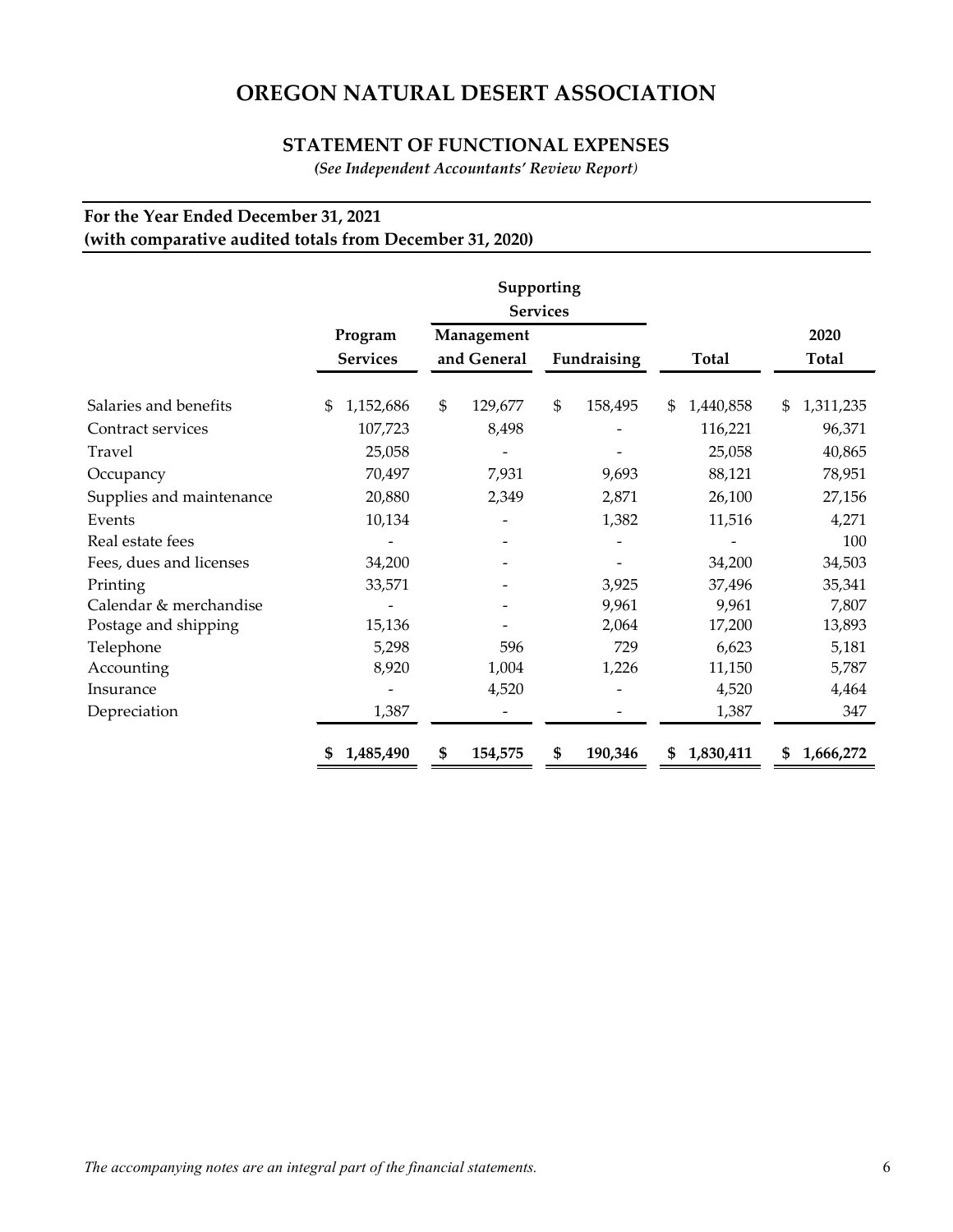## **STATEMENTS OF CASH FLOWS**

*(See Independent Accountants' Review Report)*

| For the Years Ended December 31,              |    | 2021       | 2020            |
|-----------------------------------------------|----|------------|-----------------|
|                                               |    | (Reviewed) | (Audited)       |
| <b>Operating activities:</b>                  |    |            |                 |
| Change in net assets                          | \$ | 1,258,605  | \$<br>273,666   |
| Adjustments to reconcile change in net assets |    |            |                 |
| Depreciation                                  |    | 1,387      | 347             |
| Unrealized gain on investments                |    | (338, 137) | (296, 366)      |
| Adjustment of property and equipment          |    |            | 45,896          |
| Increase in:                                  |    |            |                 |
| Accounts receivable                           |    | (8,754)    |                 |
| Prepaid expenses                              |    | (512)      |                 |
| Increase (decrease) in operating liabilities: |    |            |                 |
| Accounts payable                              |    | 250,521    |                 |
| Accrued payroll                               |    | (44,784)   | 35,973          |
| Accrued vacation                              |    | 10,993     | 23,720          |
| Deferred revenue                              |    | 182,965    | 160,000         |
| Net cash provided by operating activities     |    | 1,312,284  | 243,236         |
| <b>Investing activities:</b>                  |    |            |                 |
| Net acquisition of property and equipment     |    |            | (6,933)         |
| Net acquisition of investments                |    | (118, 318) | (9,755)         |
| Net cash used in investing activities         |    | (118, 318) | (16, 688)       |
| Net increase in cash                          |    | 1,193,966  | 226,548         |
| Cash, beginning of year                       |    | 1,406,375  | 1,179,827       |
| Cash, end of year                             | \$ | 2,600,341  | \$<br>1,406,375 |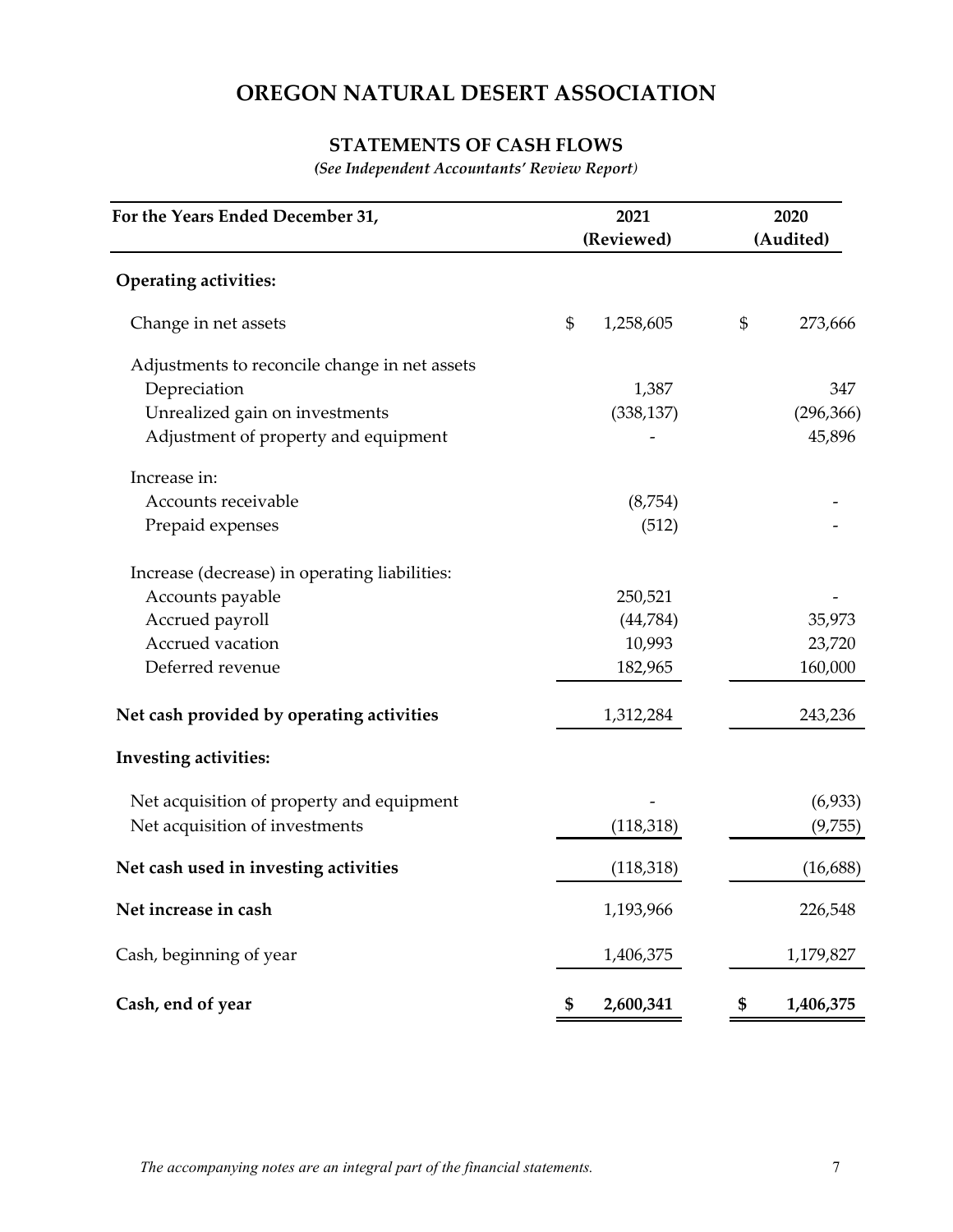## **NOTES TO FINANCIAL STATEMENTS**

*(See Independent Accountants' Review Report)*

### **1 - Significant Accounting Policies**

### **Nature of Activities**

The Oregon Natural Desert Association (ONDA) was incorporated in the State of Oregon in 1989. ONDA is a nonprofit organization with a mission to protect, defend and restore Oregon's high desert for current and future generations.

### **Basis of Accounting**

These financial statements have been prepared on the accrual basis of accounting in accordance with generally accepted accounting principles.

### **Basis of Presentation**

The accompanying financial statements are prepared on the accrual basis of accounting as required under accounting principles generally accepted in the United States of America. Net assets and revenues, expenses, gains and losses are classified based on the existence or absence of donor-imposed restrictions. Accordingly, net assets of ONDA and changes therein are classified and reported as follows:

*Net assets without donor restrictions* – These funds account for unrestricted contributions and other unrestricted revenue. These funds provide for administration and operation of ONDA. Equipment acquisitions, including the recording of their cost and depreciation are also included in the unrestricted funds. net assets that are not subject to donor-imposed restrictions and may be expended for any purpose in performing the primary objectives of ONDA. These net assets may be used at the discretion of ONDA's management and board of directors. These funds accounting for unrestricted contributions and other unrestricted revenue.

*Net assets with donor restrictions* – These funds are used to account for the proceeds of specific revenue sources that are legally or contractually restricted to expenditures for specified purposed. Additionally, these funds account for the collection and disbursement of restricted contributions of which the income portion is, if not specifically required to be added to the capital, transferred to net assets without donor restrictions. Endowment funds are restricted in perpetuity. Investment earnings on endowment funds are considered to be without donor restrictions. net assets subject to stipulations imposed by donors, and grantors. Some donor restrictions are temporary in nature; those restrictions will be met by the actions of ONDA or by the passage of time. Other donor restrictions are perpetual in nature, where by the donor has stipulated the funds be maintained in perpetuity.

Donor restricted contributions are reported as increases in net assets with donor restrictions. When a restriction expires, net assets are reclassified from net assets with donor restrictions to net assets without donor restrictions in the statements of activities.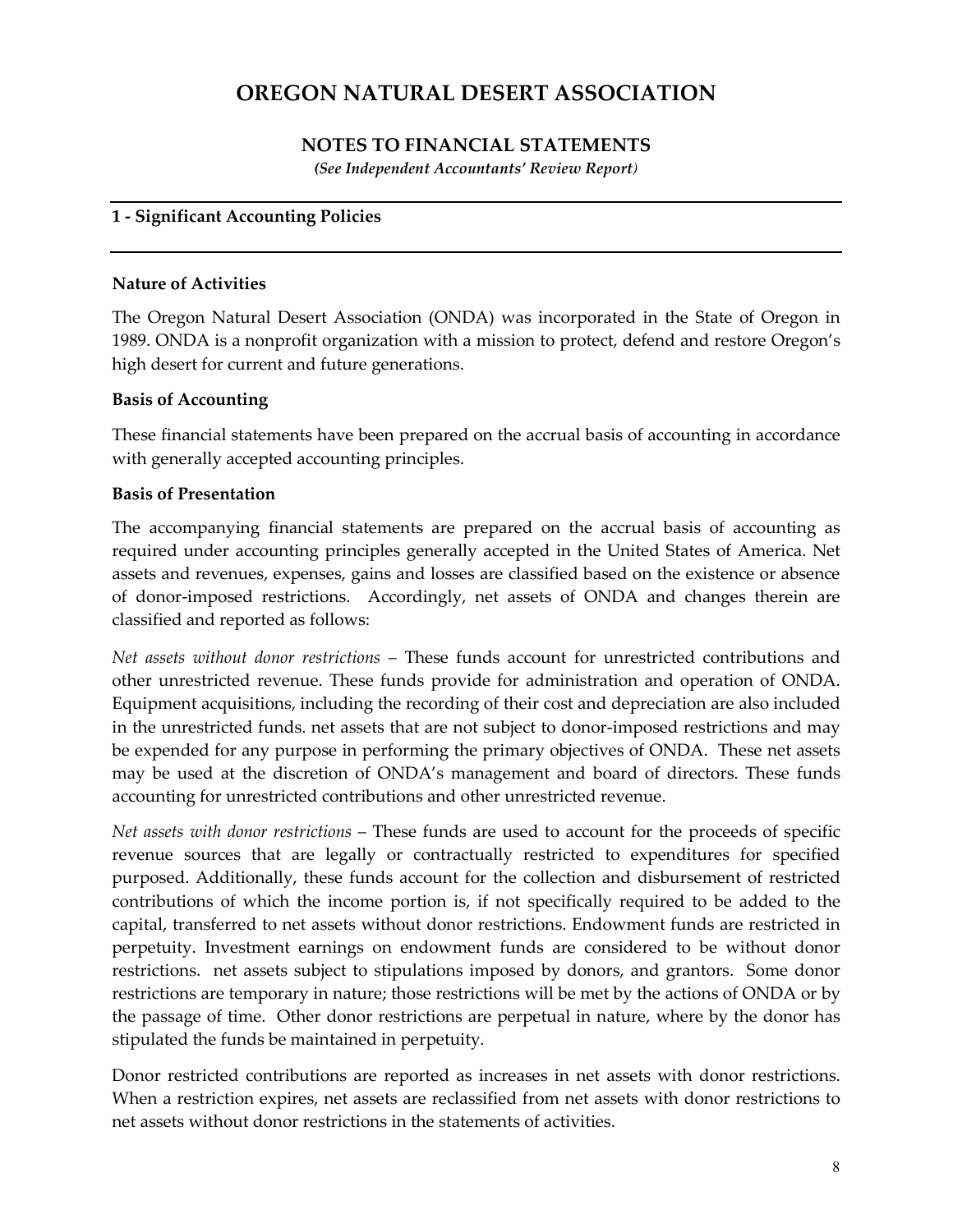## **NOTES TO FINANCIAL STATEMENTS**

*(See Independent Accountants' Review Report)*

### **1 - Significant Accounting Policies - continued**

### **Fair Value Measurements**

Fair value is defined as the price that would be received to sell an asset in principal or most advantageous market for the asset in an orderly transaction between market participants on the measurement date. Fair value should be based on the assumptions market participants would use when pricing an asset. U.S. GAAP establishes a fair value hierarchy that prioritizes investments based on those assumptions. The fair value hierarchy gives the highest priority to quoted prices in active markets (observable inputs) and the lowest priority to an entity's assumptions (unobservable inputs). ONDA groups assets at fair value in three levels, based on the markets in which the assets and liabilities are traded, and the reliability of the assumptions used to determine fair value. These levels are:

*Level 1* – Unadjusted quoted market prices for identical assets or liabilities in active markets as of the measurement date.

*Level 2* – Other observable inputs, either directly or indirectly, including:

- Quoted prices for similar assets / liabilities in active markets;
- Quoted prices for identical or similar assets in non-active markets;
- Inputs other than quoted prices that are observable for the asset / liability; and,
- Inputs that are derived principally from or corroborated by other observable market data.

*Level 3* – Unobservable inputs that cannot be corroborated by observable market data.

### **Cash and Cash Equivalents**

For the purpose of the statement of cash flows, ONDA considers petty cash and all demand deposits to be cash and cash equivalents. Cash held by financial institutions is insured by the Federal Deposit Insurance Corporation up to \$250,000 for each institution. As of December 31, 2021 and 2020, ONDA had cash bank balances of \$1,396,588 and \$487,750 in excess of the FDIC limitations, respectively.

### **Property and Equipment**

Property and equipment is stated at historical cost, or if donated, at the estimated fair value at the date of donation. Furniture and equipment in excess of \$5,000 are capitalized and are depreciated over an estimated useful life of three to seven years using straight-line method of depreciation. Vehicles are depreciated over a useful life of five years.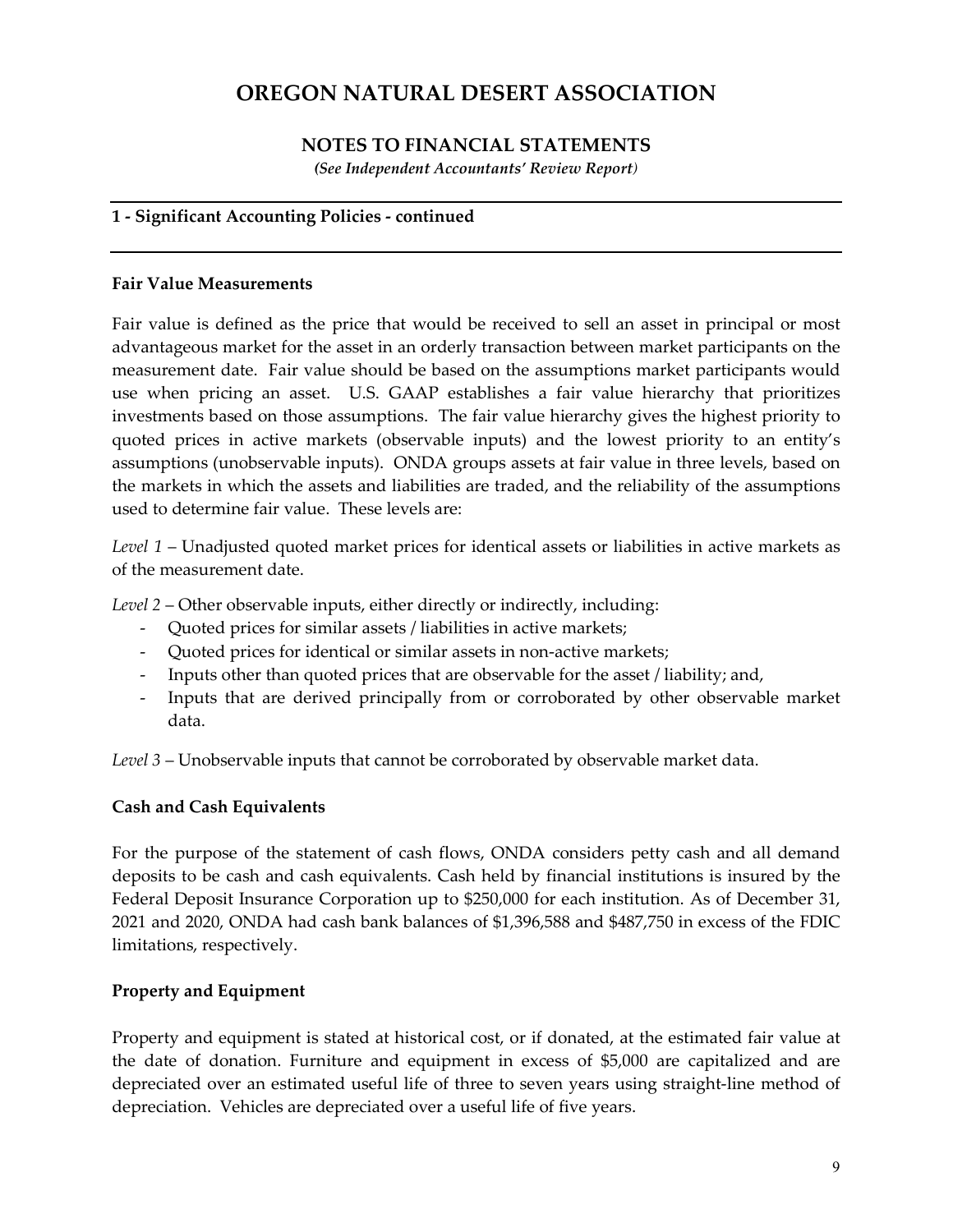#### **NOTES TO FINANCIAL STATEMENTS - Continued** *(See Independent Accountants' Review Report)*

#### **1 - Significant Accounting Policies - continued**

#### **Donated Assets**

Grants and contributions received as well as collectible unconditional promises to give are recognized in the period received. Grants and contributions are recorded as without donor restrictions and with donor restrictions depending on the existence and/or nature of any donor restrictions.

All donor-restricted contributions are reported as an increase in donor restricted net assets, depending on the nature of the restriction. When a restriction expires (that is, when a stipulated time restriction ends or purpose restriction is accomplished), donor restricted net assets are reclassified to net assets without donor restrictions and reported in the statement of activities as net assets released from restrictions. Releases totaled \$185,991 and \$245,365 for the years ended December 31, 2021 and 2020, respectively.

#### **Use of Estimates**

The preparation of financial statements in conformity with generally accepted accounting principles in the United States of America requires management to make estimates and assumptions that affect certain reported amounts and disclosures. Estimates also affect the reported amounts of revenues and expenses during the reporting period. Actual results could differ from those estimates.

#### **Income Taxes**

ONDA is a not-for-profit organization that is exempt from Federal and State income taxes under Internal Revenue Code Section 501(c)(3). Therefore, no provision for federal or state taxes on income has been included in the financial statements. Tax positions for open tax years were reviewed and it was determined that no provision for uncertain tax positions is required.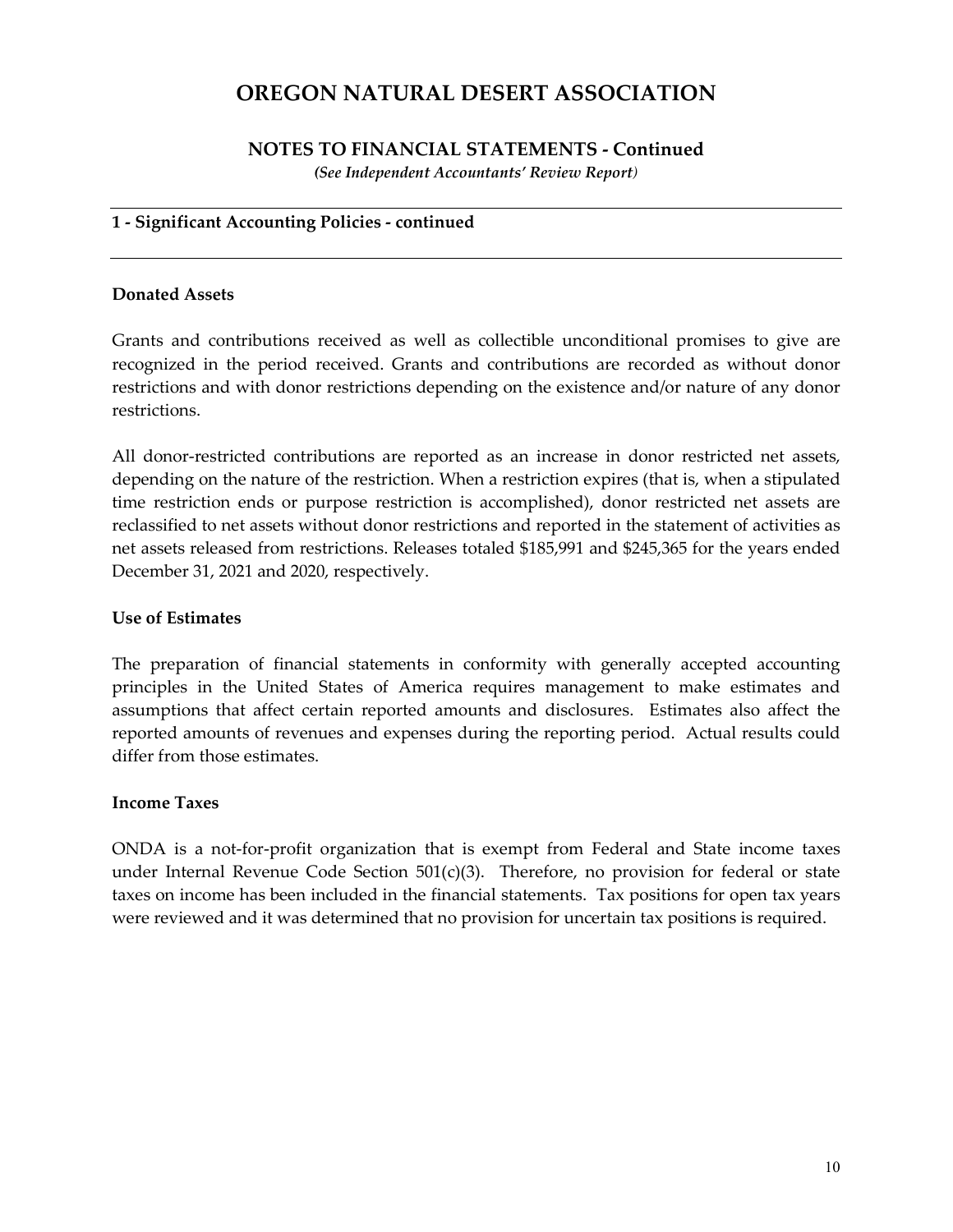### **NOTES TO FINANCIAL STATEMENTS - Continued**

*(See Independent Accountants' Review Report)*

### **1 - Significant Accounting Policies - continued**

#### **Accounting Pronouncement**

On August 18, 2016, FASB issued ASU 2016-14, Not-for-Profit Entities (Topic 958) – *Presentation of Financial Statements of Not-for-Profit Entities*. The update addresses the complexity and understandability of net asset classification, deficiencies in information about liquidity and availability of resources, and the lack of consistency in the type of information provided about expenses and investment return. ONDA has adjusted the presentation of these statements accordingly.

#### **Date of Management's Review**

Subsequent events have been evaluated through April 14, 2022 which is the date the financial statements were available to be issued. Management was unaware of any reportable material subsequent events that required disclosure.

| 2 - Liquidity and Availability                                                         |                                         |                                         |
|----------------------------------------------------------------------------------------|-----------------------------------------|-----------------------------------------|
|                                                                                        | 2021                                    | 2020                                    |
| Financial assets at year end:                                                          |                                         |                                         |
| Cash and cash equivalents<br>Investments<br>Beneficial interests (Note 3)              | \$<br>2,600,341<br>2,289,498<br>487,388 | \$<br>1,406,375<br>1,878,250<br>442,182 |
| Total financial assets                                                                 | 5,377,227                               | 3,726,807                               |
| Less deferred revenue (Note 5)                                                         | 342,965                                 | 160,000                                 |
| Less amounts not available to be used within one year:                                 |                                         |                                         |
| Net assets with donor restrictions (Note 6)                                            | 504,725                                 | 612,588                                 |
| Financial assets available to meet general expenditures<br>over the next twelve months | \$<br>4,529,537                         | \$<br>2,954,219                         |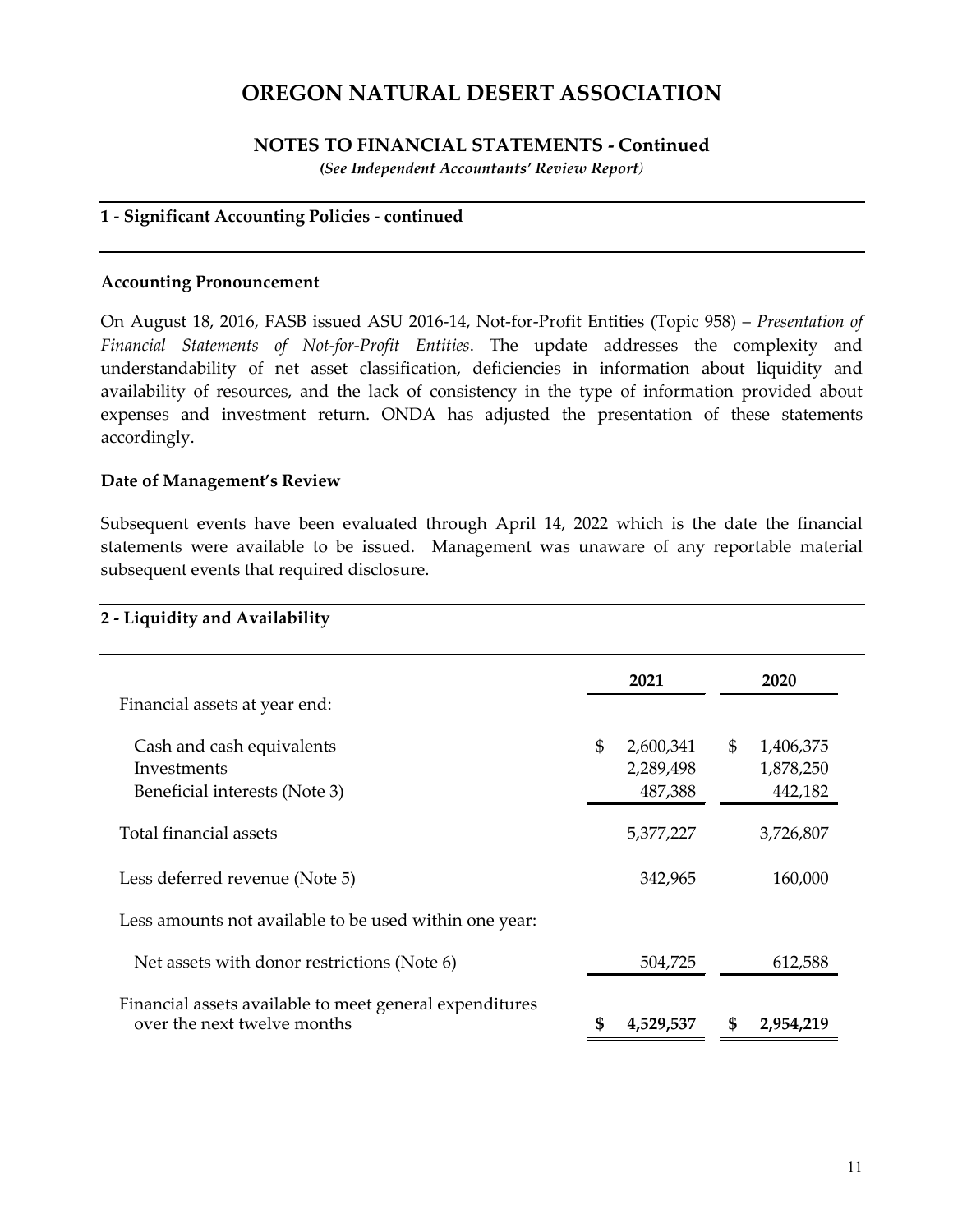### **NOTES TO FINANCIAL STATEMENTS - Continued**

*(See Independent Accountants' Review Report)*

### **3 - Funds Held at Oregon Community Foundation**

Beneficial interests in split-interest agreements held by others are recorded at the net present value of the estimated future amount to be received from such assets, revalued annually based on the fair value of investments on December 31. Perpetual trusts held by others are recorded at market value as reported by the trustee or custodian. The present value of charitable remainder trusts held by others is determined using discount rates based on the assumed rate of return on the trust assets and actuarially-determined expected lives of beneficiaries.

Contributions made to the Oregon Community Foundation Endowment Fund, an Oregon nonprofit corporation, become permanent funds of the Oregon Community Foundation for the Oregon Natural Desert Association Endowment Fund, if designated by the contributor. The Foundation distributes an appropriate percentage of the fair value of the principal and income of the Fund to the Oregon Natural Desert Association. The Fair value of the Stocks, Bonds and other in the amount of \$2,289,498 are considered to be level 1 investments. The fair value of the Oregon Community Foundation Fund in the amount of \$487,388 are considered to be level 1 investments.

|          | 2021 |        | Cost   | Accumulated<br>Depreciation |                             | <b>Net Book</b><br>Value |
|----------|------|--------|--------|-----------------------------|-----------------------------|--------------------------|
| Vehicles |      | 57,494 |        | 52,294                      |                             | 5,200                    |
|          |      | \$     | 57,494 | \$                          | 52,294                      | \$<br>5,200              |
|          | 2020 |        | Cost   |                             | Accumulated<br>Depreciation | <b>Net Book</b><br>Value |
| Vehicles |      |        | 57,494 |                             | 50,908                      | 6,586                    |
|          |      | \$     | 57,494 | \$                          | 50,908                      | \$<br>6,586              |

#### **4 - Property and Equipment**

In 2020, ONDA adjusted property and equipment to properly reflect assets in service.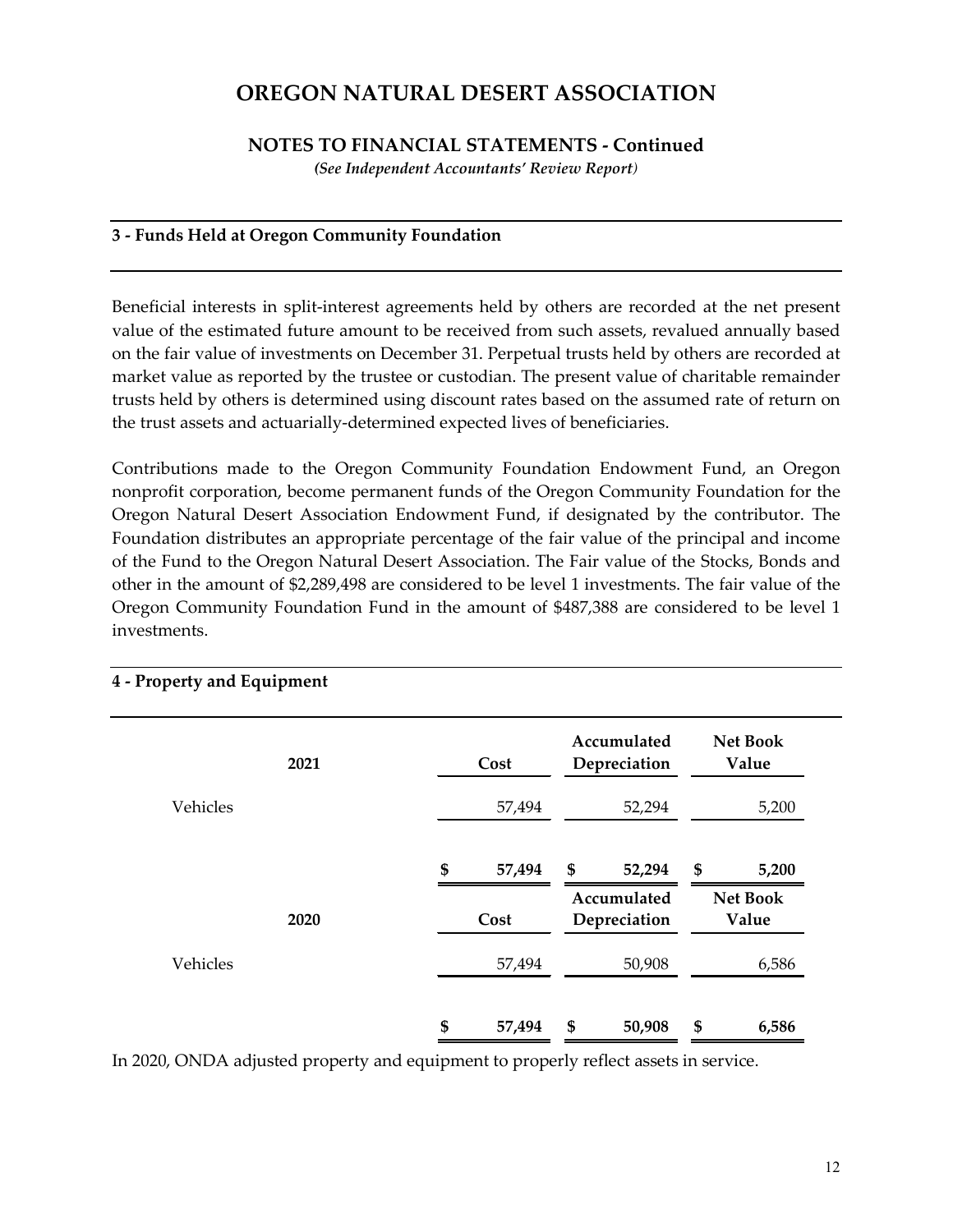### **NOTES TO FINANCIAL STATEMENTS - Continued**

*(See Independent Accountants' Review Report)*

### **5 - Deferred Revenue**

Deferred revenues of ONDA consist of the following grants received for future periods:

|                                        | 2021          | 2020          |
|----------------------------------------|---------------|---------------|
| Greater Hart Sheldon Conservation Fund | \$<br>100,000 | \$<br>110,000 |
| Hills Internship Fund                  | 85,715        |               |
| Wyss Fellowship                        | 60,000        |               |
| <b>Collins Foundation</b>              | 40,000        |               |
| <b>Conservation Alliance</b>           | 37,500        | 50,000        |
| Bend Sustainability Fund               | 12,750        |               |
| Trout & Salmon Foundation              | 4,000         |               |
| Cliff Bar Family Foundation            | 3,000         |               |
|                                        | \$<br>342,965 | \$<br>160,000 |

### **6 - Net Assets with Donor Restrictions**

Net assets with donor restrictions consisted of the following as of December 31, 2021 and 2020:

|                              | 2021 |                          |    | 2020    |
|------------------------------|------|--------------------------|----|---------|
| <b>Conservation Alliance</b> | \$   | $\overline{\phantom{m}}$ | \$ | 50,000  |
| Mazamas Fund                 |      | 500                      |    |         |
| Christie Keffer Legal        |      | $\overline{\phantom{a}}$ |    | 5,406   |
| Meyer Memorial Trust         |      | $\overline{\phantom{a}}$ |    | 80,000  |
| National Forest Foundation   |      | 16,837                   |    |         |
| <b>Worthy Tree Planting</b>  |      |                          |    | 35,000  |
| Endowment Funds (OCF)        |      | 487,388                  |    | 442,182 |
|                              | \$   | 504,725                  | S  | 612,588 |